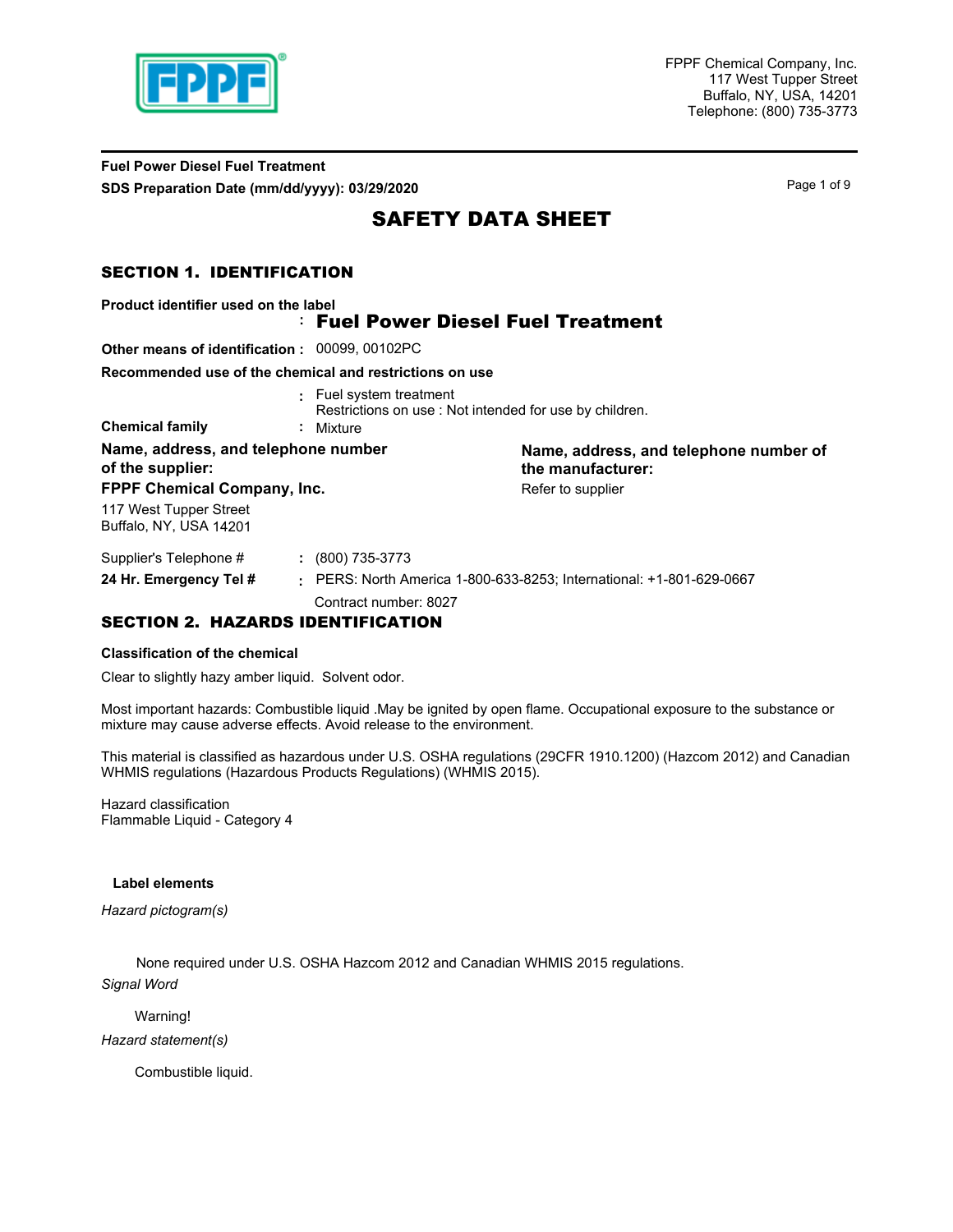

## **Fuel Power Diesel Fuel Treatment SDS Preparation Date (mm/dd/yyyy): 03/29/2020 Page 2 of 9** Page 2 of 9

# SAFETY DATA SHEET

*Precautionary statement(s)*

Keep away from flames and hot surfaces. - No smoking. Wear protective gloves and eye/face protection. In case of fire, use water fog, dry chemical, CO2 or 'alcohol' foam.

Store in well-ventilated place. Keep cool.

Dispose of contents/container in accordance with local regulation.

#### **Other hazards**

Other hazards which do not result in classification: Burning produces obnoxious and toxic fumes. Ingestion can cause gastrointestinal irritation, nausea, and diarrhea. Inhalation of high vapour concentrations may cause symptoms like headache, dizziness, tiredness, nausea and vomiting. Prolonged or repeated contact may cause drying, cracking and defatting of the skin.

# SECTION 3. COMPOSITION/INFORMATION ON INGREDIENTS

| <b>Chemical name</b>                | Common name and synonyms                            | <u>CAS#</u> | Concentration (% by weight) |
|-------------------------------------|-----------------------------------------------------|-------------|-----------------------------|
| Dipropylene glycol monomethyl ether | 1-(2-Methoxypropoxy)<br>-2-propanol<br><b>DPGME</b> | 34590-94-8  | 80.0 - 100.0                |

The exact concentrations of the above listed chemicals are being withheld as a trade secret.

#### SECTION 4. FIRST-AID MEASURES

#### **Description of first aid measures**

| Ingestion    | : If swallowed, DO NOT induce vomiting. Rinse mouth. Call a POISON CENTER or             |
|--------------|------------------------------------------------------------------------------------------|
|              | doctor/physician.                                                                        |
| Inhalation   | : If inhaled: Remove person to fresh air and keep comfortable for breathing. Call a      |
|              | POISON CENTER or doctor/physician.                                                       |
| Skin contact | : IF ON SKIN: Wash with plenty of soap and water. Call a POISON CENTER or                |
|              | doctor/physician if you feel unwell. Take off immediately all contaminated clothing and  |
|              | wash it before reuse. If skin irritation occurs: get medical advice/attention.           |
| Eye contact  | : IF IN EYES: Rinse cautiously with water for several minutes. Remove contact lenses, if |
|              | present and easy to do. Continue rinsing. Flush eyes with water for at least 15          |
|              | minutes. If eye irritation persists: get medical advice/attention.                       |
|              |                                                                                          |
|              | Most important symptoms and effects, both acute and delayed                              |
|              | : Direct eye contact may cause slight redness.                                           |
|              | Indication of any immediate medical attention and special treatment needed               |
|              |                                                                                          |

**:** Treat symptomatically.

## SECTION 5. FIRE-FIGHTING MEASURES

#### **Extinguishing media**

*Suitable extinguishing media*

**:** Dry chemical, foam, carbon dioxide and water fog.

*Unsuitable extinguishing media*

**:** Do not use water stream as it may scatter and spread fire.

### **Special hazards arising from the substance or mixture / Conditions of flammability**

- Combustible liquid .Keep away from flames and hot surfaces. Vapours are heavier **:**
	- than air and collect in confined and low-lying areas.

#### **Flammability classification (OSHA 29 CFR 1910.106)**

**:** Flammable Liquid - Category 4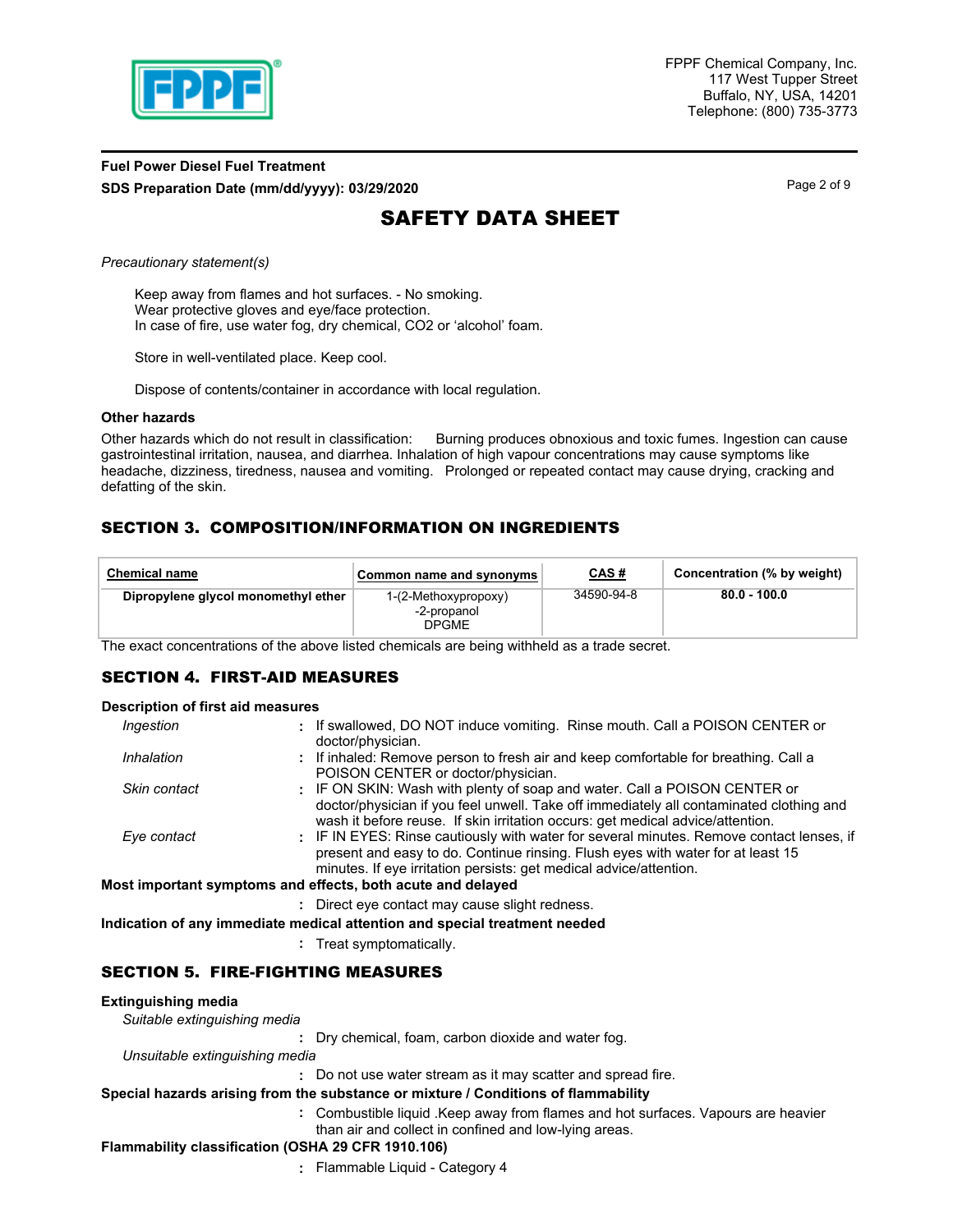

## **Fuel Power Diesel Fuel Treatment SDS Preparation Date (mm/dd/yyyy): 03/29/2020** Page 3 of 9

# SAFETY DATA SHEET

#### **Hazardous combustion products**

None known or reported by the manufacturer. In the event of fire the following can be **:** released: Carbon oxides;irritating fumes and smoke

#### **Special protective equipment and precautions for firefighters**

*Protective equipment for fire-fighters*

**:** Firefighters must use standard protective equipment including flame retardant coat, helmet with face shield, gloves, rubber boots, and in enclosed spaces, SCBA. Firefighters should wear proper protective equipment and self-contained breathing apparatus with full face piece operated in positive pressure mode.

*Special fire-fighting procedures*

**:** Move containers from fire area if safe to do so. Use water spray to keep containers cool. Prevent runoff from fire control or dilution from entering sewers, drains, drinking water supply or any natural waterway. Dike for water control.

### SECTION 6. ACCIDENTAL RELEASE MEASURES

#### **Personal precautions, protective equipment and emergency procedures**

|                                                      | : Evacuate personnel to safe areas. Keep all other personnel upwind and away from<br>the spill/release. All persons dealing with clean-up should wear the appropriate<br>protective equipment including self-contained breathing apparatus. Restrict access to<br>area until completion of clean-up. Refer to protective measures listed in sections 7 and<br>8. |
|------------------------------------------------------|------------------------------------------------------------------------------------------------------------------------------------------------------------------------------------------------------------------------------------------------------------------------------------------------------------------------------------------------------------------|
| <b>Environmental precautions</b>                     | Ensure spilled product does not enter drains, sewers, waterways, or confined spaces.<br>If necessary, dike well ahead of the spill to prevent runoff into drains, sewers, or any<br>natural waterway or drinking supply.                                                                                                                                         |
| Methods and material for containment and cleaning up |                                                                                                                                                                                                                                                                                                                                                                  |
|                                                      | : Ventilate the area. Remove all sources of ignition. Prevent further leakage or spillage if<br>safe to do so. Use only non-sparking tools. Pick up and transfer to properly labeled<br>containers. Contact the proper local authorities.                                                                                                                        |

**Special spill response procedures**

**:** In case of transportation emergencies: (613) 996-6666 (CANUTEC)

#### SECTION 7. HANDLING AND STORAGE

**Precautions for safe handling**

|                                    | : Keep away from flames and hot surfaces. - No smoking. Use only outdoors or in a<br>well-ventilated area. Wear protective gloves/clothing and eye/face protection. Avoid<br>breathing mist or spray. Take precautionary measures against static discharges.<br>Wash thoroughly after handling. Do not eat, drink or smoke when using this product.<br>Do not ingest. Do not get in eyes, on skin, or on clothing. Use proper bonding and<br>grounding techniques when transferring liquid. Avoid contact with incompatible<br>materials. |
|------------------------------------|-------------------------------------------------------------------------------------------------------------------------------------------------------------------------------------------------------------------------------------------------------------------------------------------------------------------------------------------------------------------------------------------------------------------------------------------------------------------------------------------------------------------------------------------|
| <b>Conditions for safe storage</b> | Store in well-ventilated place. Keep cool. Keep tightly closed. Store locked up. Store<br>away from incompatibles and out of direct sunlight. No smoking in the area.                                                                                                                                                                                                                                                                                                                                                                     |
| Incompatible materials             | : Strong oxidizing agents                                                                                                                                                                                                                                                                                                                                                                                                                                                                                                                 |

### SECTION 8. EXPOSURE CONTROLS / PERSONAL PROTECTION

| <b>Exposure Limits:</b>                |                  |                |                                |                  |
|----------------------------------------|------------------|----------------|--------------------------------|------------------|
| <b>Chemical Name</b>                   | <b>ACGIH TLV</b> |                | <b>OSHA PEL</b>                |                  |
|                                        | <b>TWA</b>       | <b>STEL</b>    | <b>PEL</b>                     | <b>STEL</b>      |
| Dipropylene glycol monomethyl<br>ether | 100 ppm (skin)   | 150 ppm (skin) | 100 ppm (600<br>$mg/m3$ (skin) | N/A <sub>v</sub> |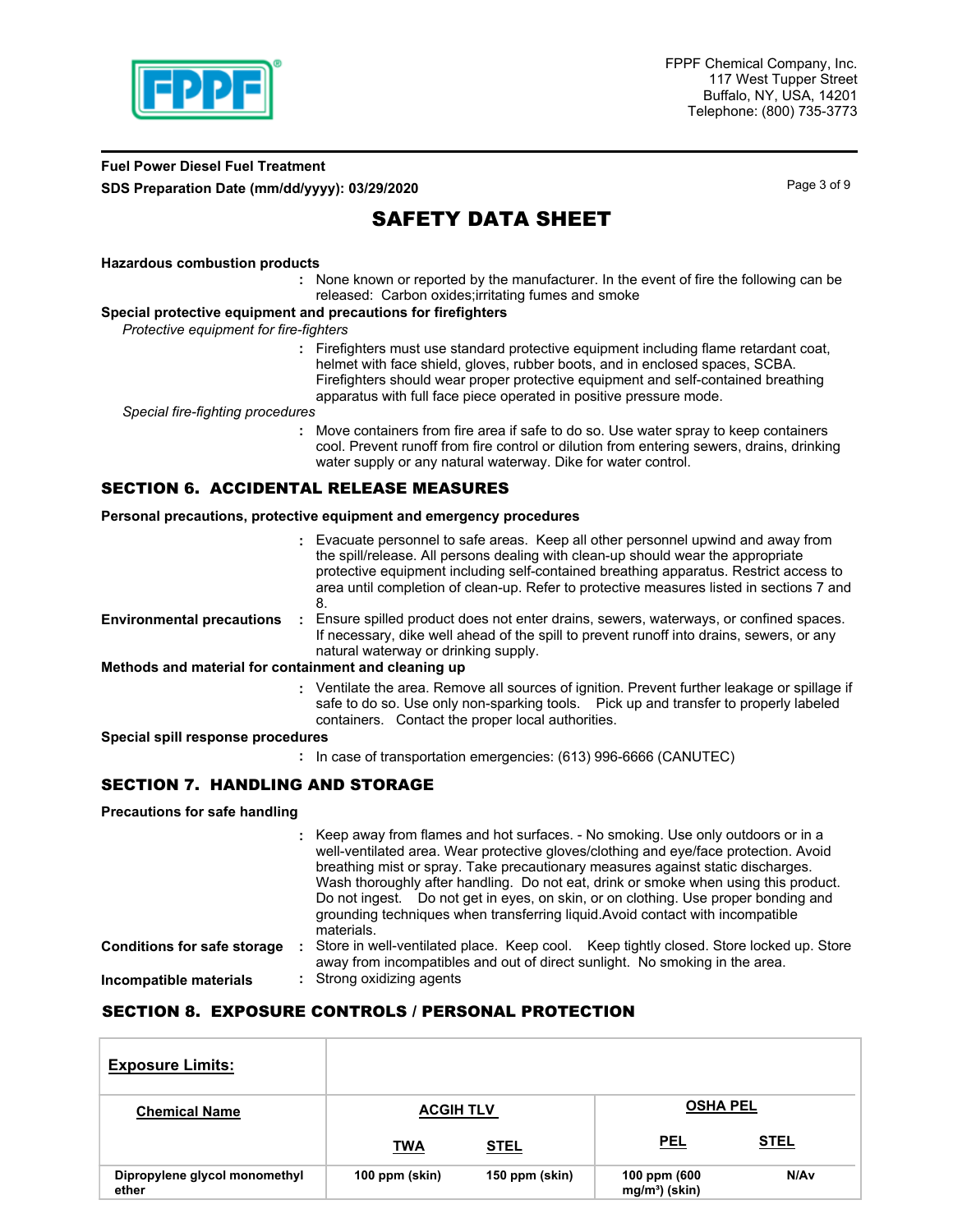

# **Fuel Power Diesel Fuel Treatment SDS Preparation Date (mm/dd/yyyy): 03/29/2020 Page 4 of 9 Page 4 of 9**

# SAFETY DATA SHEET

### **Exposure controls**

|  | Ventilation and engineering measures |  |
|--|--------------------------------------|--|
|  |                                      |  |

|                                       | : Use only outdoors or in a well-ventilated area. Apply technical measures to comply<br>with the occupational exposure limits. Where reasonably practicable this should be<br>achieved by the use of local exhaust ventilation and good general extraction. Use<br>non-sparking equipment. In case of insufficient ventilation wear suitable respiratory<br>equipment. |
|---------------------------------------|------------------------------------------------------------------------------------------------------------------------------------------------------------------------------------------------------------------------------------------------------------------------------------------------------------------------------------------------------------------------|
| <b>Respiratory protection</b>         | : If engineering controls and work practices are not effective in controlling exposure to<br>this material, then wear suitable approved respiratory protection. Seek advice from<br>respiratory protection specialists.                                                                                                                                                |
| <b>Skin protection</b>                | : Wear protective gloves/clothing. Where extensive exposure to product is possible, use<br>resistant coveralls, apron and boots to prevent contact. The suitability for a specific<br>workplace should be discussed with the producers of the protective gloves.                                                                                                       |
| Eye / face protection                 | : Wear safety glasses with side shields.                                                                                                                                                                                                                                                                                                                               |
| Other protective equipment            | Ensure that eyewash stations and safety showers are close to the workstation location.<br>Other equipment may be required depending on workplace standards.                                                                                                                                                                                                            |
| <b>General hygiene considerations</b> |                                                                                                                                                                                                                                                                                                                                                                        |
|                                       | : Avoid breathing mist or spray. Do not eat, drink, smoke or use cosmetics while working                                                                                                                                                                                                                                                                               |

**:** Avoid breathing mist or spray. Do not eat, drink, smoke or use cosmetics while working with this product. Wash thoroughly after handling. Do not get in eyes, on skin, or on clothing. Remove and wash contaminated clothing before re-use. Handle in accordance with good industrial hygiene and safety practice.

# SECTION 9. PHYSICAL AND CHEMICAL PROPERTIES

| Appearance                                                       |                           | Clear liquid.                                                                   |
|------------------------------------------------------------------|---------------------------|---------------------------------------------------------------------------------|
| Odour                                                            |                           | Solvent odor.                                                                   |
| <b>Odour threshold</b>                                           |                           | N/A <sub>v</sub>                                                                |
| рH                                                               |                           | N/A <sub>v</sub>                                                                |
| <b>Melting Point/Freezing point:</b>                             |                           | N/A <sub>v</sub>                                                                |
| Initial boiling point and boiling range                          |                           |                                                                                 |
|                                                                  |                           | N/Av                                                                            |
| <b>Flash point</b>                                               |                           | $79^{\circ}$ C                                                                  |
| <b>Flashpoint (Method)</b>                                       |                           | $:$ Tag closed cup                                                              |
| <b>Evaporation rate (BuAe = 1)</b> : Slower than n-butyl acetate |                           |                                                                                 |
| Flammability (solid, gas)                                        | $\mathbb{Z}^{\mathbb{Z}}$ | N/Ap                                                                            |
| Lower flammable limit (% by vol.)                                |                           |                                                                                 |
|                                                                  |                           | N/A <sub>v</sub>                                                                |
| Upper flammable limit (% by vol.)                                |                           |                                                                                 |
|                                                                  |                           | N/Av                                                                            |
| <b>Oxidizing properties</b>                                      |                           | None.                                                                           |
| <b>Explosive properties</b>                                      |                           | Not explosive                                                                   |
| Vapour pressure                                                  | ÷                         | N/A <sub>v</sub>                                                                |
| <b>Vapour density</b>                                            |                           | N/A <sub>v</sub>                                                                |
| <b>Relative density / Specific gravity</b>                       |                           |                                                                                 |
|                                                                  |                           | $0.94 - 0.97$                                                                   |
| Solubility in water                                              | ÷.                        | Soluble                                                                         |
| Other solubility(ies)                                            |                           | N/Av                                                                            |
|                                                                  |                           | Partition coefficient: n-octanol/water or Coefficient of water/oil distribution |
|                                                                  |                           | N/Av                                                                            |
| <b>Auto-ignition temperature</b>                                 | ٠                         | N/Av                                                                            |
| <b>Decomposition temperature</b>                                 | ÷.                        | N/Av                                                                            |
| <b>Viscosity</b>                                                 |                           | N/Av                                                                            |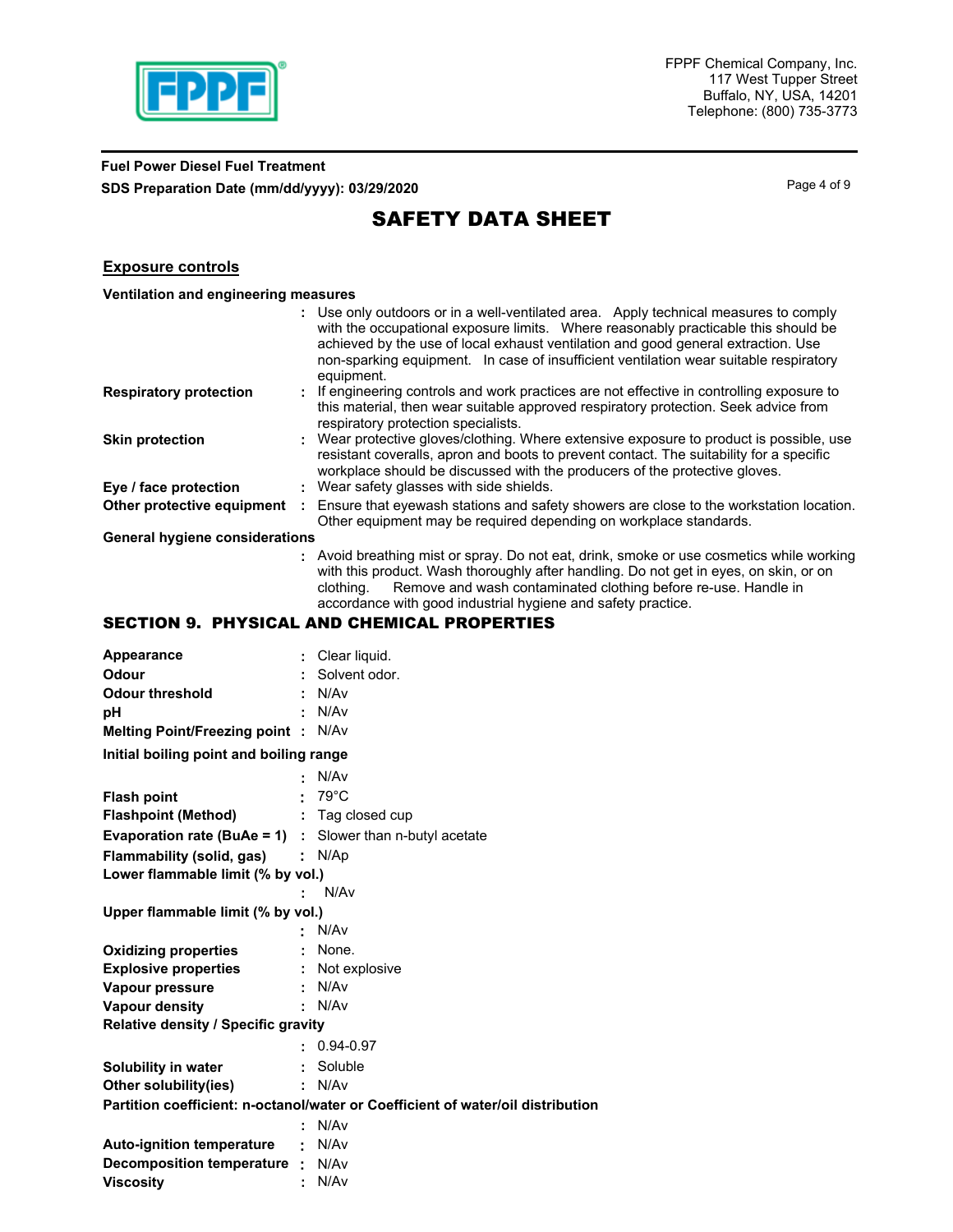

## **Fuel Power Diesel Fuel Treatment SDS Preparation Date (mm/dd/yyyy): 03/29/2020 Page 5 of 9** Page 5 of 9

# SAFETY DATA SHEET

| Volatiles (% by weight)                     | : N/Av                                                                                                                   |
|---------------------------------------------|--------------------------------------------------------------------------------------------------------------------------|
| <b>Volatile organic Compounds (VOC's)</b>   |                                                                                                                          |
|                                             | : N/Av                                                                                                                   |
| Absolute pressure of container              |                                                                                                                          |
|                                             | : $N/Ap$                                                                                                                 |
| <b>Flame projection length</b>              | : N/Av                                                                                                                   |
| Other physical/chemical comments            |                                                                                                                          |
|                                             | : None known or reported by the manufacturer.                                                                            |
| <b>SECTION 10. STABILITY AND REACTIVITY</b> |                                                                                                                          |
| <b>Reactivity</b>                           | : Not normally reactive.                                                                                                 |
| <b>Chemical stability</b>                   | : Stable under normal conditions.                                                                                        |
| Possibility of hazardous reactions          |                                                                                                                          |
|                                             | : No dangerous reaction known under conditions of normal use.                                                            |
| <b>Conditions to avoid</b>                  | Keep away from flames and hot surfaces. Keep away from direct sunlight.<br>Avoid<br>contact with incompatible materials. |
| Incompatible materials                      | Strong oxidizing agents                                                                                                  |
| Hazardous decomposition products            |                                                                                                                          |
|                                             | None known, refer to hazardous combustion products in Section 5.                                                         |

# SECTION 11. TOXICOLOGICAL INFORMATION

# **Information on likely routes of exposure:**

|  | Routes of entry inhalation | : YES |
|--|----------------------------|-------|
|  | Routes of entry skin & eye | : YES |

**Routes of entry Ingestion :** YES

**Routes of exposure skin absorption**

**:** YES

## **Potential Health Effects:**

#### **Signs and symptoms of short-term (acute) exposure**

*Sign and symptoms Inhalation*

|                                                  | $\blacksquare$ | Mild respiratory irritant                                                                           |
|--------------------------------------------------|----------------|-----------------------------------------------------------------------------------------------------|
| Sign and symptoms ingestion                      |                |                                                                                                     |
|                                                  | ÷              | Ingestion may irritate digestive tract and cause nausea, vomiting and diarrhea.                     |
| Sign and symptoms skin                           |                | : Direct skin contact may cause slight or mild, transient irritation.                               |
| Sign and symptoms eyes                           |                | : Direct eye contact may cause slight or mild, transient irritation.                                |
| <b>Potential Chronic Health Effects</b>          |                |                                                                                                     |
|                                                  |                | : None known or reported by the manufacturer.                                                       |
| <b>Mutagenicity</b>                              |                | : Not expected to be mutagenic in humans.                                                           |
| Carcinogenicity                                  |                | : Not expected to have carcinogenic effects.                                                        |
| <b>Reproductive effects &amp; Teratogenicity</b> |                |                                                                                                     |
|                                                  | ÷              | This product is not expected to cause reproductive or developmental effects.                        |
| Sensitization to material                        |                | : Not expected to be a skin or respiratory sensitizer.                                              |
| Specific target organ effects:                   |                | The substance or mixture is not classified as specific target organ toxicant, single                |
|                                                  |                | exposure.                                                                                           |
|                                                  |                | The substance or mixture is not classified as specific target organ toxicant, repeated<br>exposure. |
|                                                  |                |                                                                                                     |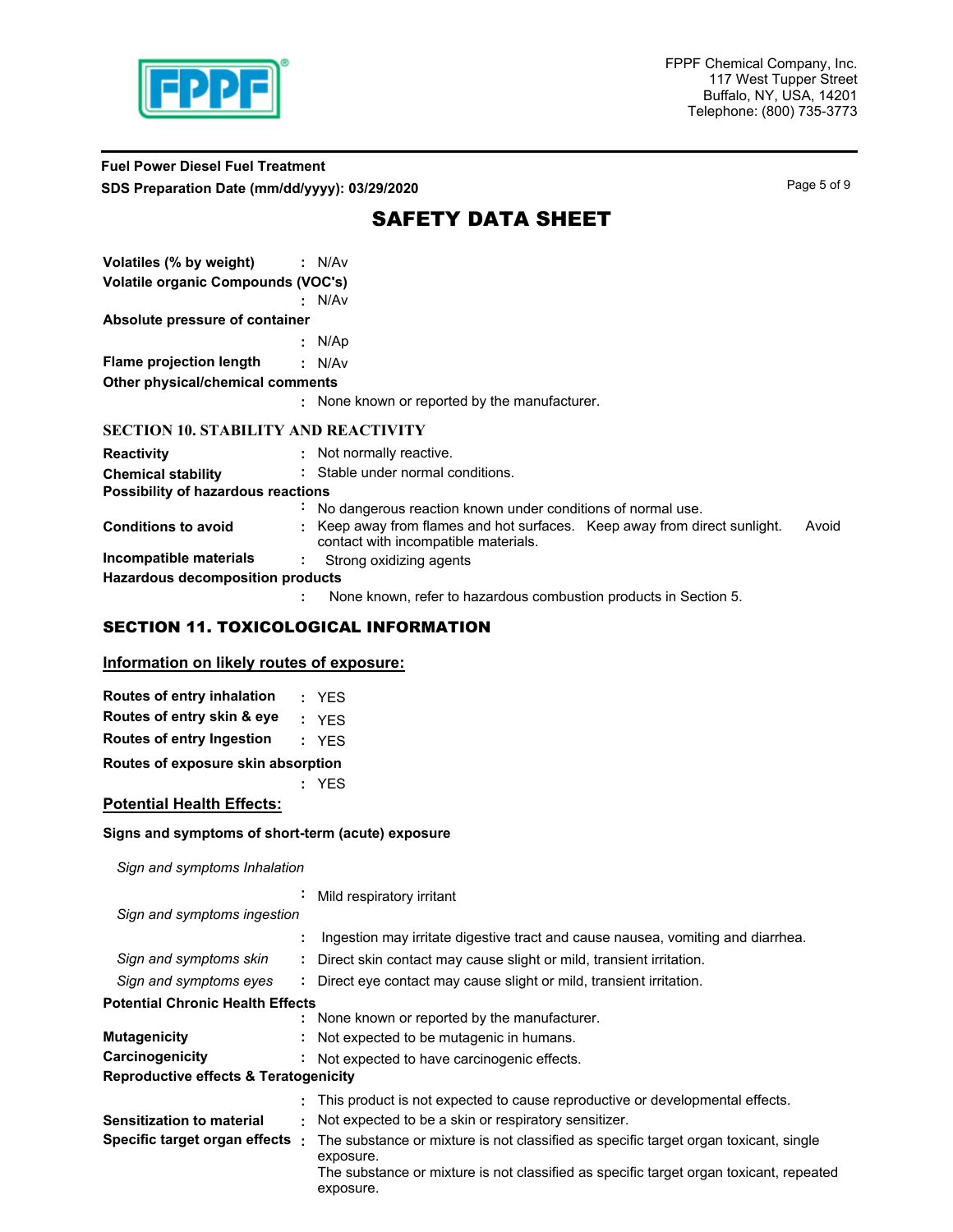

## **Fuel Power Diesel Fuel Treatment SDS Preparation Date (mm/dd/yyyy): 03/29/2020 Page 6 of 9** Page 6 of 9

# SAFETY DATA SHEET

#### **Medical conditions aggravated by overexposure**

| : Pre-existing skin, eye, respiratory and central nervous system disorders. |  |  |  |
|-----------------------------------------------------------------------------|--|--|--|

- **Synergistic materials :** Not available.
- There is no available data for the product itself, only for the ingredients. See below for individual ingredient acute toxicity data. **Toxicological data :**

|                                        | $LC_{50}(4hr)$                 | LD <sub>50</sub> |                  |
|----------------------------------------|--------------------------------|------------------|------------------|
| <b>Chemical name</b>                   | <u>inh, rat</u>                | (Oral, rat)      | (Rabbit, dermal) |
| Dipropylene glycol<br>monomethyl ether | > 3 mg/L (mist) (No mortality) | 5120 mg/kg       | 9480 mg/kg       |

#### **Other important toxicologica**l **hazards**

**:** None known or reported by the manufacturer.

## SECTION 12. ECOLOGICAL INFORMATION

**Ecotoxicity Not expected to be harmful to aquatic organisms. See the following tables for <b>E** individual ingredient ecotoxicity data.

#### *Ecotoxicity data:*

|                                        |               | <b>Toxicity to Fish</b>             |               |                 |  |  |
|----------------------------------------|---------------|-------------------------------------|---------------|-----------------|--|--|
| Ingredients                            | <b>CAS No</b> | LC50 / 96h                          | NOEC / 21 day | <b>M</b> Factor |  |  |
| Dipropylene glycol monomethyl<br>ether | 34590-94-8    | $>$ 10,000 mg/L (Fathead<br>minnow) | N/Av          | None.           |  |  |

| Ingredients                            | <b>CAS No</b> | <b>Toxicity to Daphnia</b>   |                 |                 |  |  |
|----------------------------------------|---------------|------------------------------|-----------------|-----------------|--|--|
|                                        |               | EC50 / 48h                   | NOEC / 21 day   | <b>M</b> Factor |  |  |
| Dipropylene glycol monomethyl<br>ether | 34590-94-8    | 1919 mg/L (Daphnia<br>magna) | $\geq 0.5$ mg/L | None.           |  |  |

| Ingredients                            | <b>CAS No</b> | <b>Toxicity to Algae</b>         |                   |                 |
|----------------------------------------|---------------|----------------------------------|-------------------|-----------------|
|                                        |               | EC50 / 96h or 72h                | NOEC / 96h or 72h | <b>M</b> Factor |
| Dipropylene glycol monomethyl<br>ether | 34590-94-8    | > 969 mg/L/72hr (Green<br>algae) | 969 mg/L/72hr     | None.           |

**Persistence and degradability**

**Bioaccumulation potential :** No data is available on the product itself. See the following data for ingredient information.

| <b>Components</b>                                       | Partition coefficient n-octanol/water (log Kow) | <b>Bioconcentration factor (BCF)</b> |
|---------------------------------------------------------|-------------------------------------------------|--------------------------------------|
| Dipropylene glycol monomethyl<br>ether (CAS 34590-94-8) | 0.0061                                          |                                      |

**Mobility in soil :** No data is available on the product itself.

Expected to be biodegradable **:**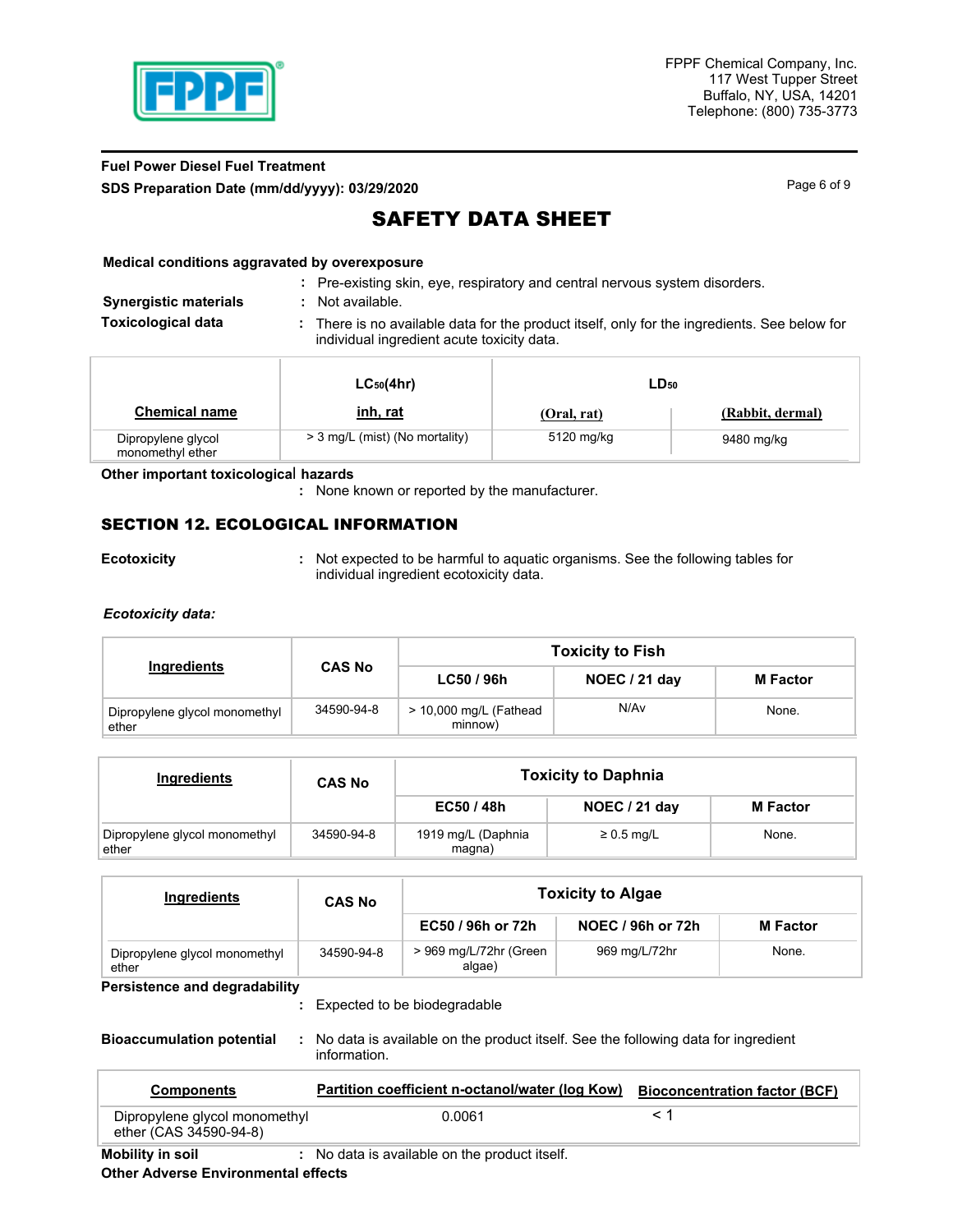

## **Fuel Power Diesel Fuel Treatment SDS Preparation Date (mm/dd/yyyy): 03/29/2020** Page 7 of 9

# **SAFETY DATA SHEET**

The ecological characteristics of this product have not been fully investigated. The **:** product should not be allowed to enter drains or water courses, or be deposited where it can affect ground or surface waters.

### **SECTION 13. DISPOSAL CONSIDERATIONS**

| <b>Handling for Disposal</b><br><b>Methods of Disposal</b> | : Handle in accordance with good industrial hygiene and safety practice. Refer to<br>protective measures listed in sections 7 and 8.<br>: Dispose in accordance with all applicable regulations.                                                                                                                                                                                                 |
|------------------------------------------------------------|--------------------------------------------------------------------------------------------------------------------------------------------------------------------------------------------------------------------------------------------------------------------------------------------------------------------------------------------------------------------------------------------------|
| <b>RCRA</b>                                                | . If this product, as supplied, becomes a waste in the United States, it may meet the<br>criteria of a hazardous waste as defined under RCRA. Title 40 CFR 261. It is the<br>responsibility of the waste generator to determine the proper waste identification and<br>disposal method. For disposal of unused or waste material, check with local, state and<br>federal environmental agencies. |

# SECTION 14. TRANSPORT INFORMATION

| <b>Regulatory</b><br><b>Information</b>                       | <b>UN Number</b>                                                                                               | UN proper shipping name                                                                                                                                                                                        | <b>Transport</b><br>hazard<br>class(es) | <b>Packing</b><br>Group | Label |  |
|---------------------------------------------------------------|----------------------------------------------------------------------------------------------------------------|----------------------------------------------------------------------------------------------------------------------------------------------------------------------------------------------------------------|-----------------------------------------|-------------------------|-------|--|
| <b>IMDG</b>                                                   | None.                                                                                                          | Not regulated.                                                                                                                                                                                                 | not regulated                           | none                    |       |  |
| <b>IMDG</b><br><b>Additional</b><br>information               | None.                                                                                                          |                                                                                                                                                                                                                |                                         |                         |       |  |
| <b>ICAO/IATA</b>                                              | None.                                                                                                          | Not regulated.                                                                                                                                                                                                 | not regulated                           | none                    |       |  |
| <b>ICAO/IATA</b><br><b>Additional</b><br>information          | None.                                                                                                          |                                                                                                                                                                                                                |                                         |                         |       |  |
| 49CFR/DOT                                                     | None.                                                                                                          | Not regulated.                                                                                                                                                                                                 | not regulated                           | none                    |       |  |
| 49CFR/DOT<br><b>Additional</b><br>information                 | Not regulated for road or rail shipment if packaged in non-bulk containers (450 L / 119 Gallons or less each). |                                                                                                                                                                                                                |                                         |                         |       |  |
| <b>TDG</b>                                                    | None                                                                                                           | Not regulated.                                                                                                                                                                                                 | <b>Not</b><br>regulated                 | none                    |       |  |
| <b>TDG</b><br><b>Additional</b><br>information                |                                                                                                                |                                                                                                                                                                                                                |                                         |                         |       |  |
| Special precautions for user:<br><b>Environmental hazards</b> |                                                                                                                | Keep away from heat and open flames. - No smoking.<br>This product does not meet the criteria for an environmentally hazardous mixture,<br>according to the IMDG Code. See ECOLOGICAL INFORMATION, Section 12. |                                         |                         |       |  |

**Transport in bulk according to Annex II of MARPOL 73/78 and the IBC Code**

**:** Not available.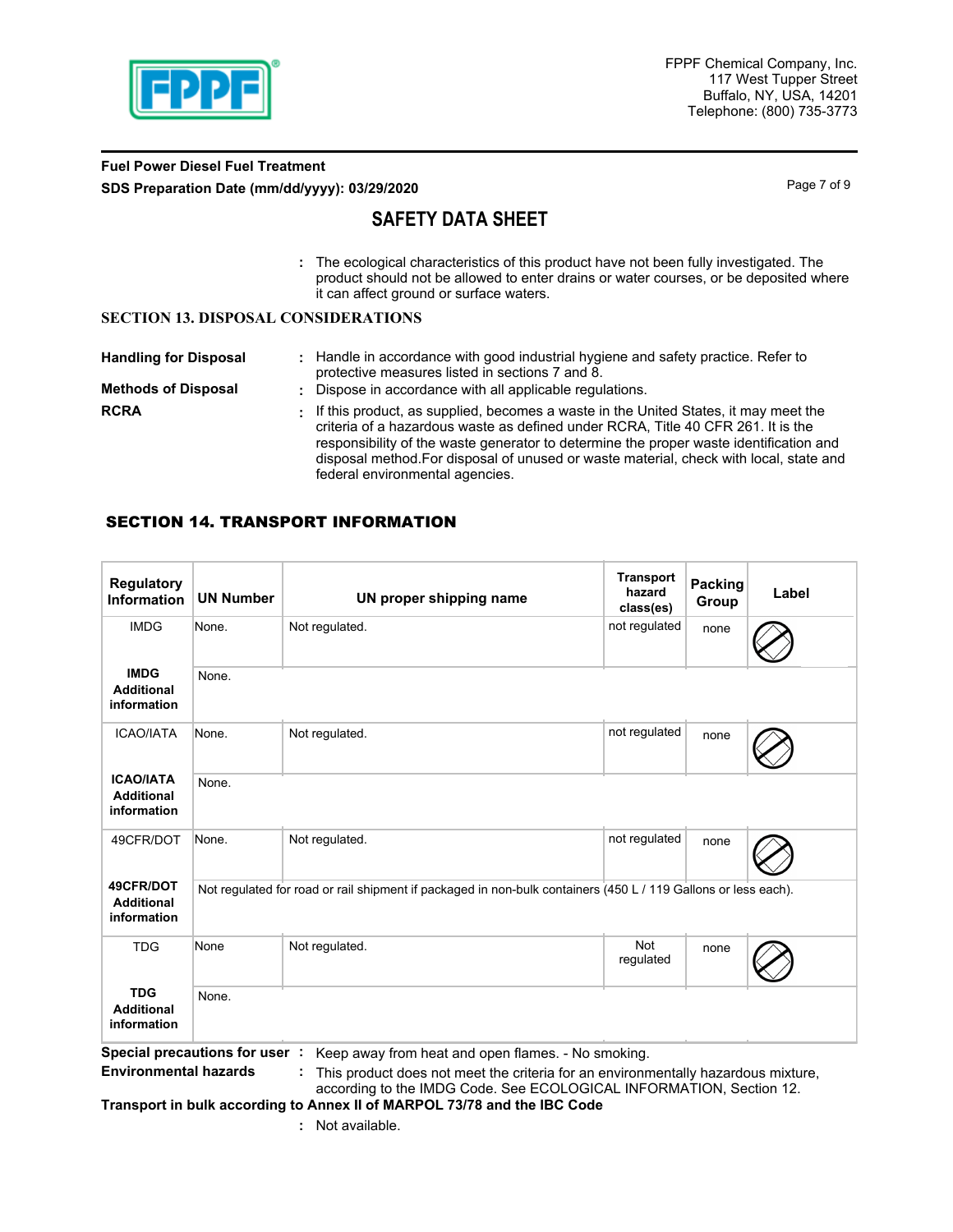

# **Fuel Power Diesel Fuel Treatment SDS Preparation Date (mm/dd/yyyy): 03/29/2020 Page 8 of 9** Page 8 of 9

# SAFETY DATA SHEET

# SECTION 15 - REGULATORY INFORMATION

### **US Federal Information:**

Components listed below are present on the following U.S. Federal chemical lists:

|                                        |            | <b>TSCA</b><br>Inventory | <b>CERCLA</b><br>Reportable       | <b>SARA TITLE III:</b><br>Sec. 302,<br><b>Extremely</b> | SARA TITLE III: Sec. 313, 40 CFR<br>372, Specific Toxic Chemical |                             |  |
|----------------------------------------|------------|--------------------------|-----------------------------------|---------------------------------------------------------|------------------------------------------------------------------|-----------------------------|--|
| Ingredients                            | CAS#       |                          | Quantity(RQ) (40<br>CFR 117.302): | <b>Hazardous</b><br>Substance, 40<br><b>CFR 355:</b>    | <b>Toxic Chemical</b>                                            | de minimus<br>Concentration |  |
| Dipropylene glycol<br>monomethyl ether | 34590-94-8 | Yes                      | None.                             | None.                                                   | No                                                               | N/Ap                        |  |

SARA TITLE III: Sec. 311 and 312, SDS Requirements, 40 CFR 370 Hazard Classes: Flammable

Under SARA Sections 311 and 312, the EPA has established threshold quantities for the reporting of hazardous chemicals. The current thresholds are 500 pounds or the threshold planning quantity (TPQ), whichever is lower, for extremely hazardous substances and 10,000 pounds for all other hazardous chemicals. .

#### **US State Right to Know Laws:**

The following chemicals are specifically listed by individual States:

| Ingredients                            | CAS#       | <b>California Proposition 65</b> | <b>State "Right to Know" Lists</b> |     |     |           |     |           |     |
|----------------------------------------|------------|----------------------------------|------------------------------------|-----|-----|-----------|-----|-----------|-----|
|                                        |            | Listed                           | <b>Type of Toxicity</b>            | CA  | МA  | <b>MN</b> | NJ  | <b>PA</b> | RI  |
| Dipropylene glycol<br>monomethyl ether | 34590-94-8 | No                               | N/Ap                               | Yes | Yes | Yes       | Yes | Yes       | Yes |

#### **Canadian Information:**

Canadian Environmental Protection Act (CEPA) information: All ingredients listed appear on the Domestic Substances List (DSL). Refer to Section 2 for a WHMIS Classification for this product.

#### **International Information:**

**Legend :**

Components listed below are present on the following International Inventory list:

| <b>Ingredients</b>                     | CAS#       | European<br><b>EINECs</b> | Australia<br>AICS | <b>Philippines</b><br><b>PICCS</b> | <b>Japan ENCS</b>    | Korea<br><b>KECI/KECL</b> | China<br><b>IECSC</b> | NewZealand<br><b>IOC</b> |
|----------------------------------------|------------|---------------------------|-------------------|------------------------------------|----------------------|---------------------------|-----------------------|--------------------------|
| Dipropylene glycol<br>monomethyl ether | 34590-94-8 | 252-104-2                 | Present           | Present                            | $(7)-97$ ; $(2)-426$ | KE-12230                  | Present               | HSR001402                |

## SECTION 16. OTHER INFORMATION

| : ACGIH: American Conference of Governmental Industrial Hygienists<br>CA: California |
|--------------------------------------------------------------------------------------|
| <b>CAS: Chemical Abstract Services</b>                                               |
| CERCLA: Comprehensive Environmental Response, Compensation, and Liability Act        |
| of 1980                                                                              |
| CFR: Code of Federal Regulations                                                     |
| <b>CNS: Central Nervous System</b>                                                   |
| CSA: Canadian Standards Association                                                  |
| DOT: Department of Transportation                                                    |
| FC50: Effective Concentration 50%                                                    |